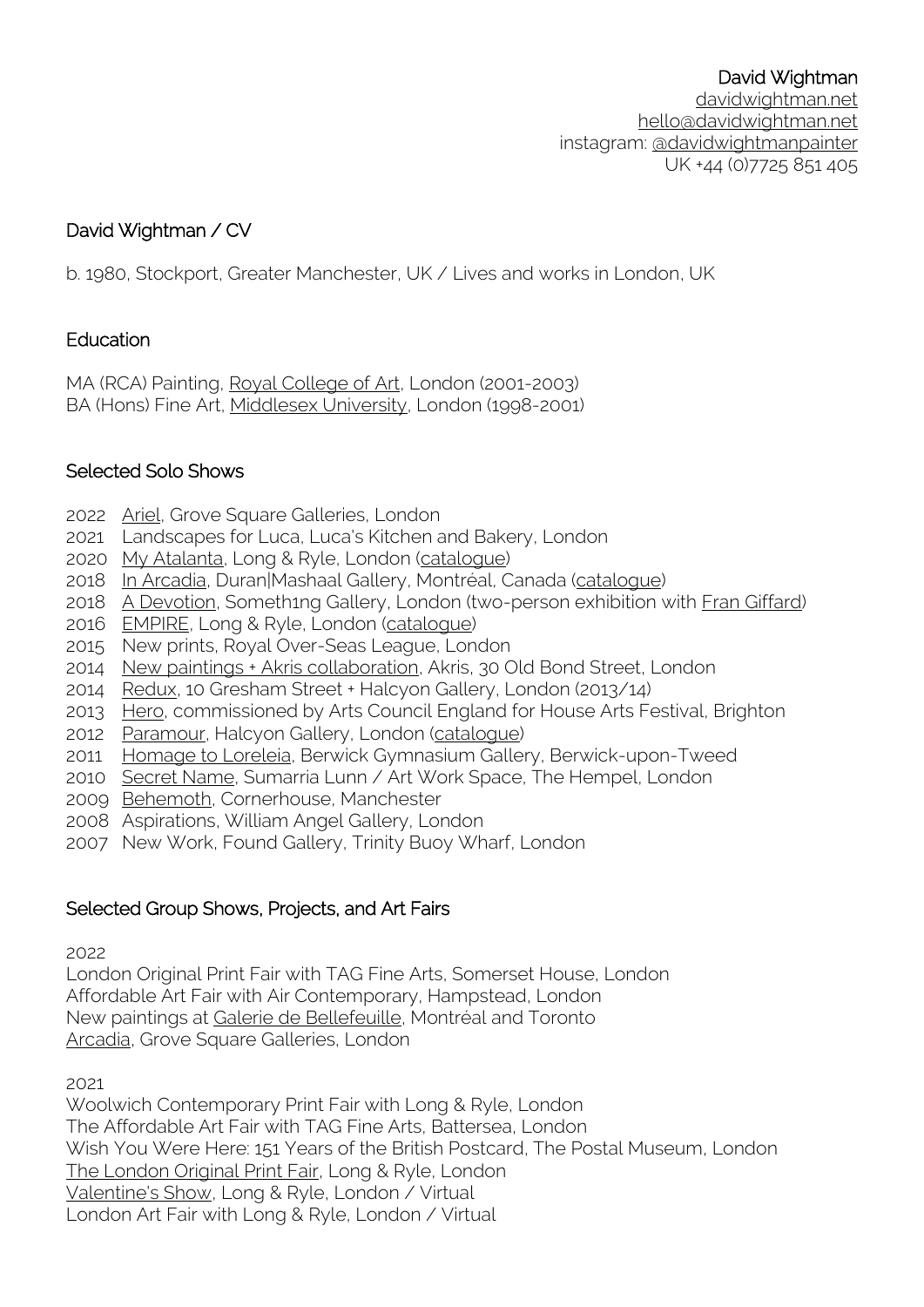2020

[Christmas Presentation,](https://longandryle.com/exhibitions/82/works/) Long & Ryle / Virtual [ING Discerning Eye,](https://www.ingdeexhibition.org/) London / Virtual Affordable Art Fair with Liberty Gallery + TAG Fine Arts / Virtual Art Toronto with Duran|Mashaal Gallery / Virtual [Anthology,](https://longandryle.com/exhibitions/74-anthology-an-group-exhibition-in-gallery/overview/) Long & Ryle, London [Summer Anthology,](https://longandryle.com/exhibitions/74/works/) Long & Ryle / Virtual [Real Time,](http://www.seventeengallery.com/exhibitions/real-time/) Seventeen Gallery / Virtual Papier Art Fair with Duran|Mashaal Gallery / Virtual [In With The New,](https://privateviews.artlogic.net/2/021cf92050bf379d934025/) Spotlight Exhibition curated by the London Original Print Fair / Virtual [Print Fair Pop-Up,](https://longandryle.com/exhibitions/72/works/) Long & Ryle / Virtual [London Original Print Fair](https://londonoriginalprintfair.com/) with Long & Ryle and The Royal Academy of Arts / Virtual Affordable Art Fair with TAG Fine Arts, Battersea, London New Paintings and Prints with TAG Fine Arts at Gordon Ramsay Bar & Grill, London London Art Fair with Long & Ryle, London

#### 2019

Christmas Show, Jealous Gallery, London Affordable Art Fair with TAG Fine Arts, Singapore Affordable Art Fair with Dawni Limited Edition Prints, Stockholm, Sweden The Other Art Fair, Victoria House, London Affordable Art Fair with TAG Fine Arts, New York City Fair For Saatchi with Long & Ryle, Saatchi Gallery, London Draw Art Fair with Long & Ryle, Saatchi Gallery, London London Original Print Fair with Long & Ryle, The Royal Academy of Arts, London Papier Art Fair with Duran|Mashaal Gallery, Montréal, Canada London Art Fair with Long & Ryle, London Gallery Artists, Penny Black Gallery, Brentwood, Essex

2018

Gallery Artists, Duran|Mashaal Gallery, Montréal, Canada New prints at Someth1ng Gallery, London Context Art Miami with Duran|Mashaal Gallery, Miami Sleep + Eat Fair with Art Finder, Olympia, London Secret Charter, Dulwich Picture Gallery, London [Jealous Needs You,](http://shop.davidwightman.net/product/phaedra) Jealous Gallery, Crouch End, London The Other Art Fair, Victoria House, London 10th Birthday Show, Jealous Gallery, London LAPADA Art & Antiques Fair with Long & Ryle, Berkeley Square, London [30/18 : The Jealous Needs You Project,](http://shop.davidwightman.net/product/phaedra) Saatchi Gallery, London [Jealous Needs You,](http://shop.davidwightman.net/product/phaedra) Jealous Gallery, London [Summer Collection,](http://www.davidwightman.net/shows/summer.html) Duran|Mashaal Gallery, Montreal [Edit, Adapt, Evolve](http://www.davidwightman.net/shows/rosl.html) with Liberty Gallery, Royal Over-Seas League, London London Original Print Fair with Long & Ryle, The Royal Academy of Arts, London New prints curated by Gas Gallery at Volcano Coffee Works, London Affordable Art Fair with Liberty & Gas Gallery, New York City Affordable Art Fair with Gas Gallery, Battersea, London [Art Wynwood](http://www.davidwightman.net/shows/wynwood.html) with Duran|Mashaal Gallery, Miami [London Art Fair](http://www.davidwightman.net/shows/laf_2018.html) with Long & Ryle, London

2017

New Prints curated by Rise Art, Cass Art Space, Islington, London [Context Art Miami](http://www.davidwightman.net/shows/context.html) with Duran|Mashaal Gallery, Miami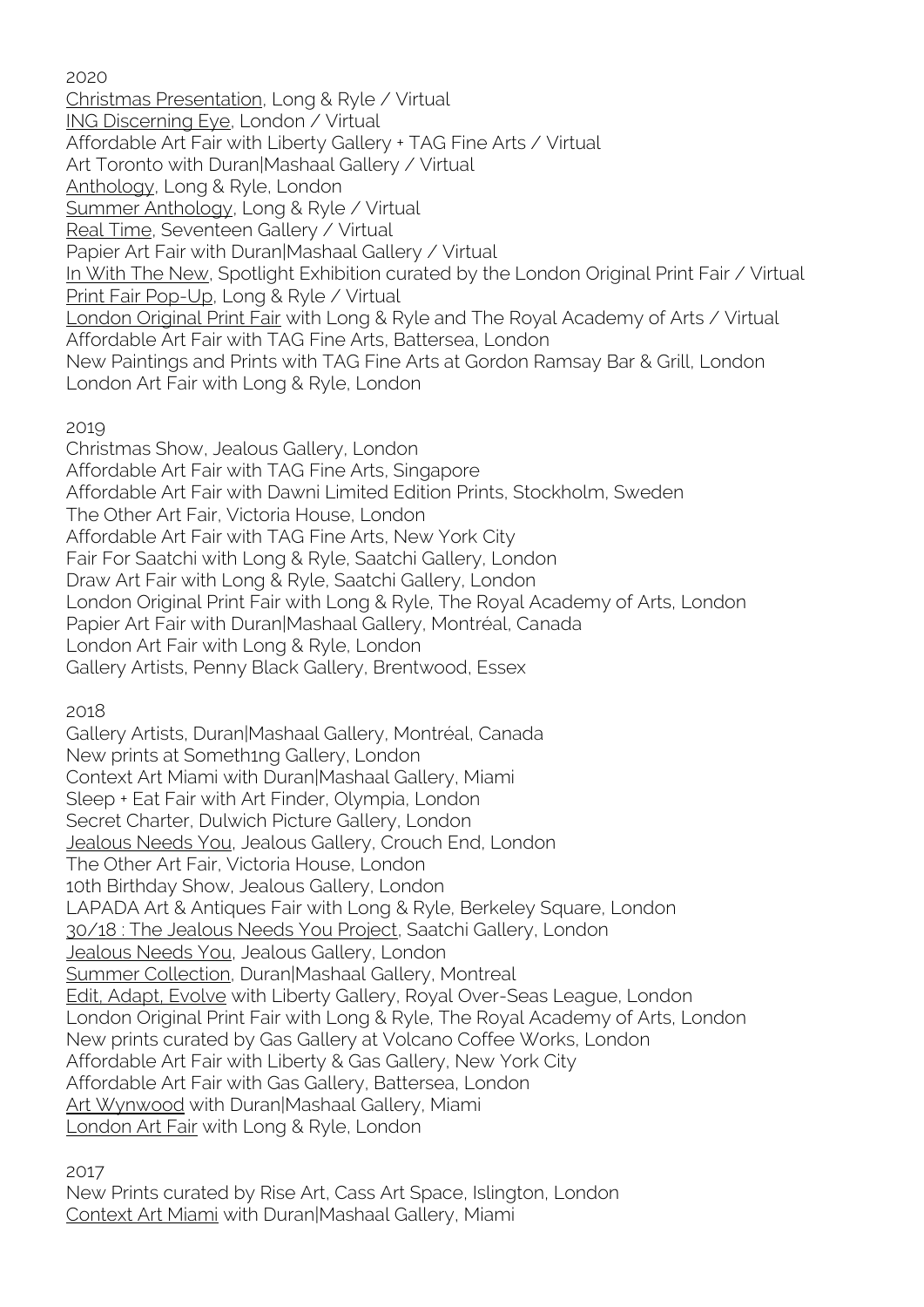2017, continued Art on a Postcard, Unit London, London Megalopolis, curated by Caiger Contemporary, Gallery Oxo, Oxo Tower Wharf, London [The Other Art Fair,](http://www.davidwightman.net/shows/toaf_4.html) Old Truman Brewery, London Affordable Art Fair with Duran|Mashaal Gallery, New York City Jealous Gallery at The Hoxton Hotel, Paris Gallery Artists, Someth1ng Gallery, London Art Market Hamptons with Duran|Mashaal Gallery, The Bridgehampton Museum, NY Gallery Artists, Curious Duke Gallery, London London Original Print Fair with Long & Ryle, The Royal Academy of Arts, London Gallery Artists, Duran|Mashaal Gallery, Montréal, Canada Affordable Art Fair with Caiger & Liberty, New York City [Time, Memory, and Landscape,](http://www.davidwightman.net/shows/time.html) Long & Ryle, London [\(catalogue\)](http://www.longandryle.com/catalogue/time-memory-and-landscape/) Affordable Art Fair with Caiger Contemporary Art, Battersea, London London Art Fair with Long & Ryle, London

2016

Incognito, Royal Over-Seas League, London Christmas Show, Jealous Gallery, London Gallery Artists, Someth1ng Gallery, London Curious Duke Gallery at Walthamstow Window Gallery, London Moniker Art Fair with Jealous Gallery, Old Truman Brewery, London Art on a Postcard, Moniker Art Fair, Old Truman Brewery, London New prints, Someth1ng Gallery, London LAPADA Art & Antiques Fair with Long & Ryle, Berkeley Square, London Jealous Gallery Take Over at Ply Gallery, Hornsey Town Hall Arts Centre, London Summer Show, Jealous Gallery, London Summer Exhibition, Curious Duke Gallery, London Gallery Artists, Someth1ng Gallery, London The Art & Antiques Fair with Long & Ryle, Olympia, London Affordable Art Fair with Jealous Gallery, Hampstead, London Art 16 with Long & Ryle, Olympia, London London Original Print Fair with Long & Ryle, The Royal Academy of Arts, London Dallas Art Fair with 10 Hanover, Dallas, Texas MTV RE:DEFINE for MTV Staying Alive Foundation + Dallas Contemporary, Dallas, Texas After Show Party, Scream London, London Insert [Art] Here, Curious Duke Gallery, London [London Art Fair with Long & Ryle,](http://www.davidwightman.net/shows/laf_2016.html) London

2015

Christmas Show, Jealous Gallery, London Winter Exhibition, Scream London, London New prints, Something Gallery, London The Curious Society, Curious Duke Gallery, London Affordable Art Fair with Jealous Gallery, Amsterdam, the Netherlands Affordable Art Fair with Jealous Gallery, Battersea, London [The Other Art Fair,](http://www.davidwightman.net/shows/toaf_3.html) Old Truman Brewery, London Art on a Postcard, Moniker Art Fair, Old Truman Brewery, London New prints, Curious Duke Gallery, London Scream London goes to Stockholm, Östermalm, Stockholm, Sweden LAPADA Art & Antiques Fair with Long & Ryle, Berkeley Square, London 20|21 British Art Fair with Long & Ryle, Royal College of Art, London Summer in the City, Scream London, London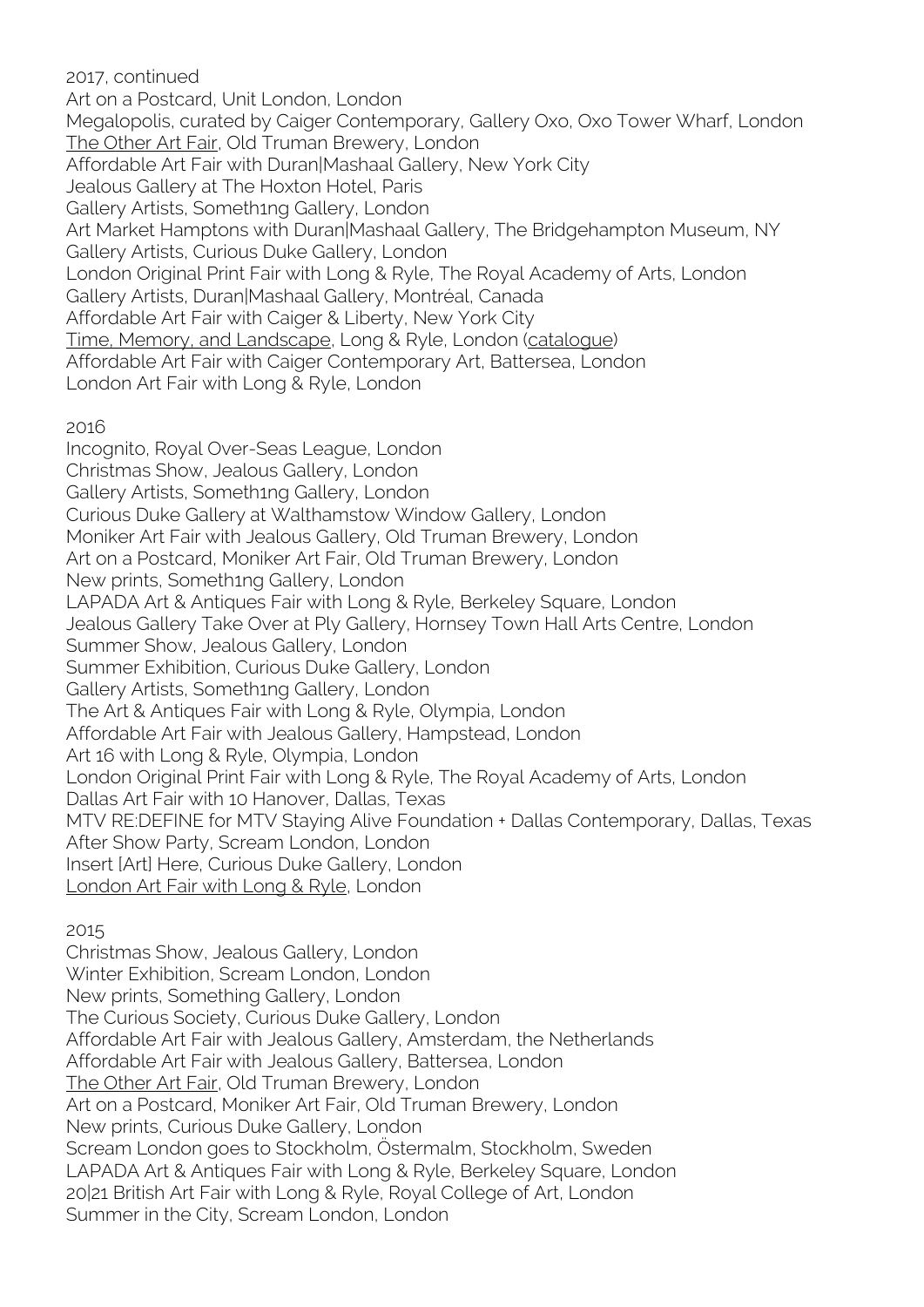2015, continued Summer Exhibition, Jealous Gallery, London Henley Festival with My Life In Art, Henley-on-Thames, Oxon [An Occasional Vacation,](http://www.davidwightman.net/shows/an_occasional_vacation.html) UCLH Street Gallery, London Affordable Art Fair with My Life In Art, Hampstead, London Affordable Art Fair with Jealous Gallery, Hampstead, London 20|21 International Art Fair with Jealous Gallery, Royal College of Art, London The Art House at Rizon Jet curated by Artelier, London Biggin Hill Airport Stroke Art Fair with Jealous Gallery, Munich [The Other Art Fair,](http://www.davidwightman.net/shows/toaf_2.html) Victoria House, Southampton Row, London London Original Print Fair with Jealous Gallery, Royal Academy of Arts, London Affordable Art Fair with Jealous Gallery, New York City Affordable Art Fair with My Life In Art, Battersea, London A Collection of Small Paintings, The Contemporary London at Space W10, London London Art Fair with My Life In Art, London Jealous Take Over CNB Gallery, Cock 'n' Bull Gallery, London

#### 2014

Winter Collective, Albemarle Gallery, London New paintings, McRae Litt Fine Art, Vail, Colorado, USA Other Abstractions, Nitra Gallery, Thessaloníki, Greece The Contemporary London at Space W10, London Fresh, Jealous Gallery, Crouch End, London Affordable Art Fair with Jealous Gallery, Battersea, London [The Other Art Fair,](http://www.davidwightman.net/shows/toaf.html) Old Truman Brewery, London Moniker Art Fair with Jealous Gallery, Brick Lane, London Art Car Boot Sale with Jealous Gallery, Folkestone New Contemporaries, Halcyon Gallery, New Bond Street, London

#### 2013

[House Arts Festival,](http://www.davidwightman.net/shows/house.html) as part of Brighton Festival (commissioned by Arts Council England and curated by Mariele Neudecker) Contemporary Showcase, Halcyon Gallery, New Bond Street, London

Summer Exhibition, Halcyon Gallery, New Bond Street, London

## 2012

Contemporary Art, Halcyon Gallery, New Bond Street, London Mixed Exhibition, Halcyon Gallery, New Bond Street, London Contemporary Art, Halcyon Gallery, New Bond Street, London Mixed Exhibition, Halcyon Gallery, Harrods, London Mixed Exhibition, Halcyon Gallery, New Bond Street, London

## 2011

[The Art Room Auction,](http://www.davidwightman.net/shows/art_room.html) Halcyon Gallery, Bruton Street, London Gallery Artists, Halcyon Gallery, New Bond Street, London [Seeking New Landscapes,](http://www.davidwightman.net/shows/seeking_new_landscapes.html) Halcyon Gallery, Bruton Street, London London Art Fair with Sumarria Lunn, London

2010

KIAF - [Korea International Art Fair,](http://www.davidwightman.net/shows/kiaf.html) with Sumarria Lunn + Hanmi Gallery, Seoul, Korea Junoesque, Hackney Wicked Art festival, London [Geometry Is Never](http://www.davidwightman.net/shows/w+k.html) Wrong, Wieden + Kennedy, London London Art Fair with Sumarria Lunn, London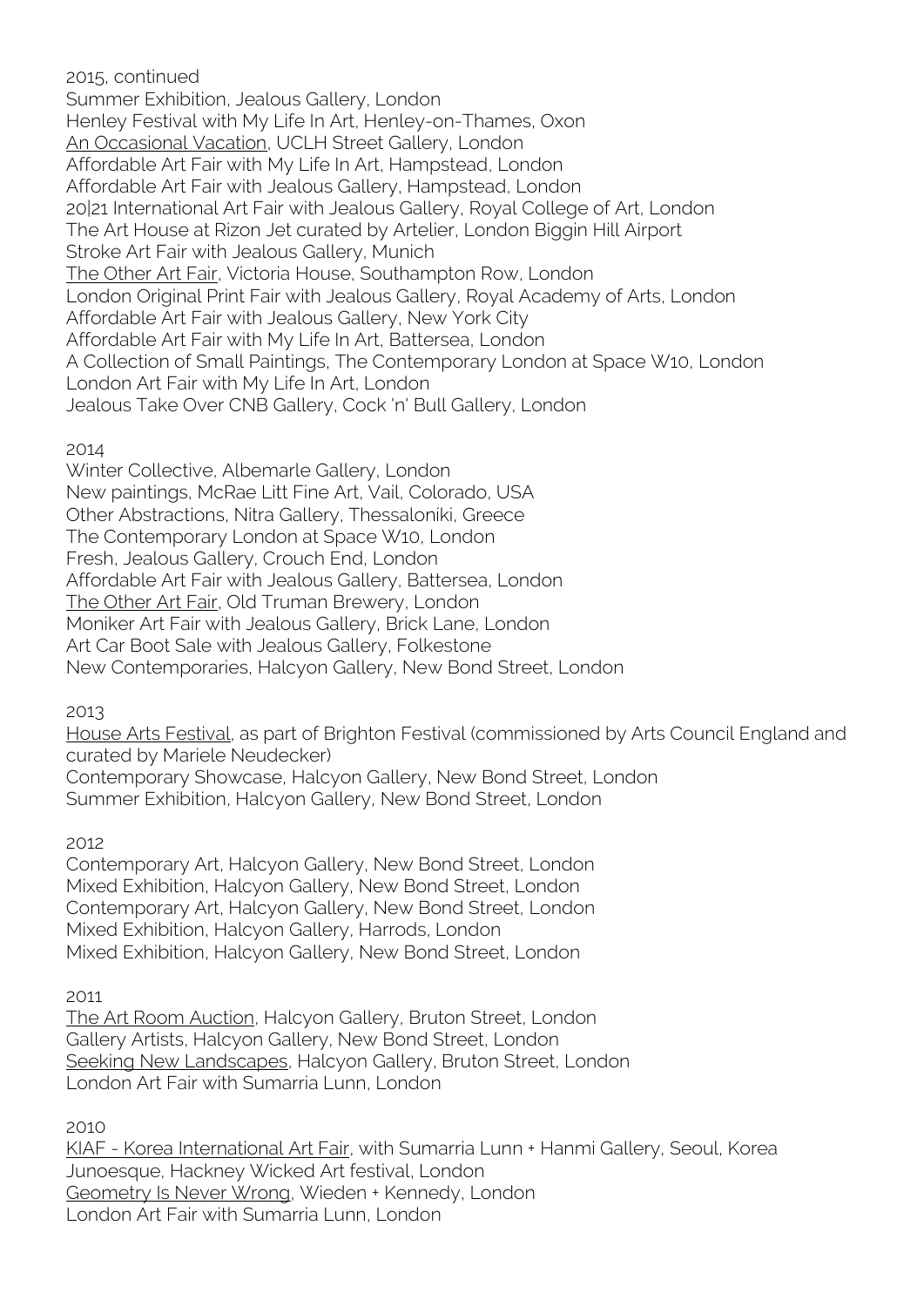2010, continued New Year Show, Blackheath Gallery, London

#### 2009

The Medical Foundation Art Auction, Sumarria Lunn, London Open Studio, Hackney Wicked Art Festival, London In A Word, Sumarria Lunn, London Travelling Light, Wilson Williams Gallery, London and La Biennale di Venezia, Venice Mink Schmink, Wilson Williams Gallery, London

#### 2008

[CUBE Prize,](http://www.davidwightman.net/shows/cube.html) CUBE Centre for the Urban Built Environment, Manchester Affordable Art Fair, London Open Studio, Hackney Wicked Art Festival, London Aureole, installation in St. George's Church, Stockport Shoplifters, Conway Hall, University of the Arts London, London New Work, Serco Ltd., London

2007

Christmas Show, My Life In Art, London Affordable Art Fair, London New Work, Neo, ExCel Centre, London Gallery Artists, Rowley Gallery, London

## 2006

The House and Garden Fair, London Beneath, Surface Gallery, Nottingham ReNew: A Collaboration, Liverpool John Moores University, Liverpool Prelude, Spitalfields Market, London Twisted · Cognitive · Sublime, Wine Gallery, London What Is Domestic?, one.c, South Brent, Devon Lived In, Chapel Gallery, Ormskirk The Viewing Club, The Uxbridge Arms, London 06, EyeStorm Gallery, Ipswich

2005

Opening Show, My Life In Art, Broadway Market, London The London Art and Design Show, Mary Ward House, London 2D Open, Surface Gallery, Nottingham

2004

My Fest, The Foundry, London RCA Secret, Royal College of Art, London Summer Show, Florence Trust, St. Saviours, London Spring Show, Blackheath Gallery, London

2003

Under Construction, Florence Trust, London Lexmark European Art Prize, EyeStorm Gallery, London Eye Jam, Ogilvy + Mather, London The Show, Royal College of Art, London Over The Road, curated by Artlab, Imperial College, London Hunting Art Prize, Royal College of Art, London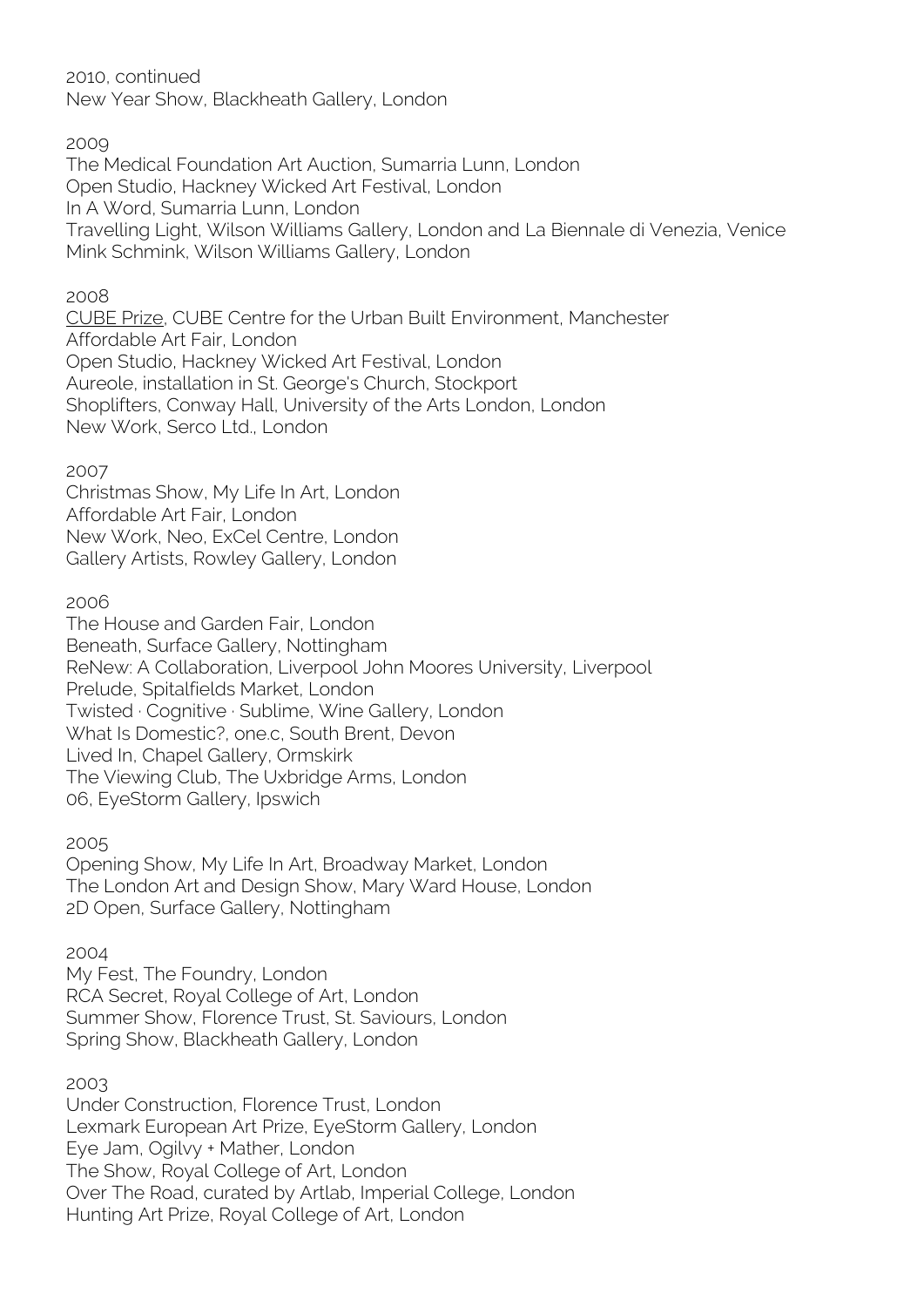Painting Interim, Royal College of Art, London 2002, continued Diversion, Royal College of Art, London

 RCA Secret, Royal College of Art, London Middlesex University Degree Show, London

# Awards / Residencies

- ING Discerning Eye, Shortlisted / Virtual
- Aesthetica Art Prize, Shortlisted, Aesthetica Magazine, York
- [Berwick Gymnasium Arts Fellowship,](http://www.davidwightman.net/shows/homage_to_loreleia.html) Berwick-upon-Tweed, Northumberland
- Fringe MK Painting Prize, Shortlisted, Fringe MK, Milton Keynes
- CUBE Prize, Shortlisted, CUBE Centre for the Urban Built Environment, Manchester
- Celeste Art Prize, Shortlisted, The Old Truman Brewery, London
- Annual Studio Residency, Florence Trust, St Saviour's, London
- Lexmark European Art Prize, Finalist, EyeStorm, London
- Hunting Art Prize, Young Artist of the Year, Royal College of Art, London
- Jerwood Artist Platform, Shortlisted, Jerwood Foundation, London

# **Publications**

[My Atalanta,](http://www.davidwightman.net/shows/my_atalanta.html) exhibition [catalogue](https://issuu.com/davidwightmanpainter/docs/david_wightman_my_atalanta_catalogue_online) published by Long & Ryle (2020) [In Arcadia,](http://www.davidwightman.net/shows/in_arcadia.html) exhibition [catalogue](https://issuu.com/duranmashaalgallery/docs/inarcadiacataloguecompressed?e=34937143/65377518) published by Duran|Mashaal Gallery (2018) [EMPIRE,](http://www.davidwightman.net/shows/empire.html) exhibition [catalogue](https://issuu.com/davidwightmanpainter/docs/david_wightman_empire_catalogue_online) published by Long & Ryle (2016) [Paramour,](http://www.davidwightman.net/shows/paramour.html) exhibition [catalogue](http://www.halcyongallery.com/catalogues/david-wightman-paramour-catalogue) published by Halcyon Gallery (2012)

# Press / Media

- [Feature](https://www.youtube.com/embed/ChdyIEFz6iI?rel=0) on BBC North West
- [The Top 5 Exhibitions to see in London,](https://fadmagazine.com/2022/05/15/the-top-5-exhibitions-to-see-in-london-in-late-may/) FAD
- [Review](https://www.widewalls.ch/magazine/grove-square-galleries-david-wightman) of [Ariel](http://www.davidwightman.net/shows/ariel.html) by Balasz Takac, Widewalls
- [Feature](https://artplugged.co.uk/david-wightman-ariel/) in Art Plugged
- [Celestine ii](http://www.davidwightman.net/landscape/celestine_2.html) [featured](https://www.dwell.com/article/before-and-after-eichler-home-renovation-gast-architects-san-mateo-99a7626c) in Dwell
- [Culture Fix,](https://www.fabricmagazine.co.uk/diary/culture-fix-may-2022/) Fabric Magazine
- [Feature](https://www.themayfairmusings.com/home/ariel-at-grove-square-galleries) in The Mayfair Musings
- [Interview](https://www.thetimes.co.uk/radio/show/20220422-11992/2022-04-22) with Hannah MacInnes, Times Radio
- [Feature](https://madeinshoreditch.co.uk/2022/04/21/ariel-a-solo-exhibition-of-new-work-by-david-wightman/) in Made in Shoreditch Magazine
- [Painter's mountain wallpaper works go on show,](https://www.bbc.co.uk/news/uk-england-manchester-61167756) BBC News
- [Feature](https://experienceluxury.co/the-sybarite-art-club-present-ariel-by-david-wightman/) in The Sybarite
- [Feature](https://europeanbusinessmagazine.com/business/investing-in-interior-spaces-artist-david-wightman/) in European Business Magazine
- [Interview](https://1883magazine.com/david-wightman-ariel/) with 1883 Magazine
- [The Best Art Exhibitions in London,](https://www.countryandtownhouse.com/culture/best-art-exhibitions-in-london/) Country & Town House
- [The Top 13 Exhibitions To See In April,](https://londonist.com/london/museums-and-galleries/the-top-exhibitions-to-see-in-london-april-2022) Londonist
- [Ottoline,](http://www.davidwightman.net/landscape/ottoline.html) cover artwork for [Mad Honey](https://www.penguinrandomhouse.co.za/book/mad-honey/9781415210673) by SJ Naudé, Penguin Random House
- [Feature](https://www.jacksonsart.com/blog/2020/11/19/tabish-khan-expert-judge-jpp-2021/) on Jackson's Art Blog
- [The Top 5 Art Exhibitions to see in London,](https://fadmagazine.com/2020/11/01/the-top-5-art-exhibitions-to-see-in-london-before-the-second-lockdown/) FAD
- [Getting your art fix,](https://darlingmagazine.co.uk/our-stories/getting-your-art-fix-in-the-lockdown-with-art-consultant-charissa-risley/) Darling Magazine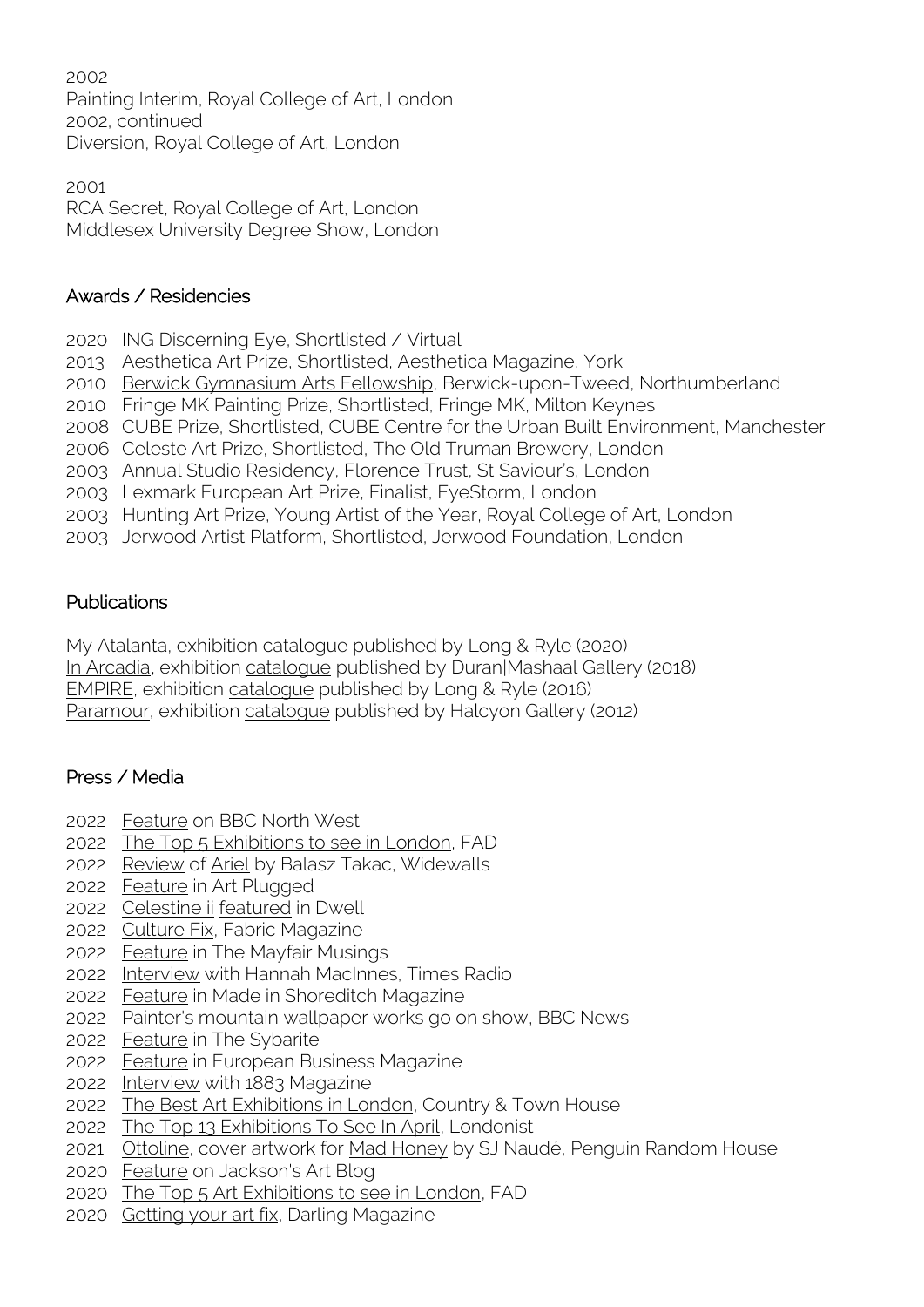Press / Media, continued

- [ArtCan Visit the London Art Fair,](https://www.artcan.org.uk/2020/01/artcan-visit-london-art-fair-2020/) ArtCan
- The Other Art Fair [feature,](https://www.theguardian.com/artanddesign/gallery/2019/oct/04/the-other-art-fair-2019-in-pictures) The Guardian
- [Interview](http://www.davidwightman.net/words/tag.html) with TAG Fine Arts
- [Artists to Watch in 2019,](https://www.gowithyamo.com/single-post/2019/01/23/Artists-To-Watch-In-2019?fbclid=IwAR06q_HMggmn3r_oA6D1X8SFqsGs7gmUyr5-X7d0FFGlfemMqQhJLY0A8lc) Go With Yamo
- [10 Mixed Media Artists to Inspire You,](https://theartofeducation.edu/2019/01/28/10-mixed-media-artists-to-inspire-you-and-your-students/) The Art of Education
- [Starting an Art Collection,](https://www.broadsheet.com.au/national/art-and-design/article/starting-art-collection-where-buy-affordable-works-online) Broadsheet
- [Jealous Needs You,](https://wsimag.com/art/44036-jealous-needs-you-2018) Wall Street International
- [Frieze Week: The Best of The Rest,](https://www.knichols.co.uk/blog/frieze-week-the-best-of-the-rest) Katharine Nichols
- [Highlights of LAPADA Art & Antiques Fair,](https://www.apollo-magazine.com/highlights-of-lapada-art-antiques-fair-2018/) Apollo Magazine
- Ten Squared with LAPADA Art & Antiques Fair, The World of Interiors
- [The Top 7 Art Exhibitions to see in London this week,](https://fadmagazine.com/2018/05/27/top-7-art-exhibitions-see-london-week-270518/) FAD
- 2018 Exhibition view of [A Devotion,](https://www.youtube.com/embed/vkK5NHDJF7I?rel=0) Someth1ng Gallery, YouTube
- An introduction to [A Devotion,](https://www.youtube.com/embed/7lxxhtNsbBs?rel=0) Someth1ng Gallery, YouTube
- [Interview](http://www.davidwightman.net/words/art_on_a_postcard.html) with Art on a Postcard
- [Feature](http://www.thejealouscurator.com/blog/2018/03/13/david-wightman/) by The Jealous Curator
- [Interview](http://www.davidwightman.net/words/rise_art.html) with Rise Art
- Trendwatch: Cobalt Blue, Homes & Interiors Scotland
- Art on a Postcard, The International Business Times
- The Art of Disguise, The Times
- The Hot List, Metro London
- [Feature](https://www.create-magazine.com/blog/david-wightman) in Create Mag
- [Curator's Choice](http://www.mallgalleries.org.uk/about-us/blog/curators-choice-tabish-khan-art-critic-londonist) with Mall Galleries
- [Interview](http://www.davidwightman.net/words/fad_2.html) with Tabish Khan, FAD
- [EMPIRE](http://www.davidwightman.net/shows/empire.html) [featured](http://kolajmagazine.com/content/content/collage-exhibitions/empire-david-wightman/) in Kolaj Magazine
- [Review](http://www.davidwightman.net/words/empire_review.html) of [EMPIRE](http://www.davidwightman.net/shows/empire.html) by Paul Carey-Kent, FAD
- [Foreword](http://www.davidwightman.net/words/empire_foreword.html) by Sarah Long, EMPIRE, exhibition catalogue
- [Interview](http://www.davidwightman.net/words/art_pharmacy.html) with Art Pharmacy
- [Interview](http://www.davidwightman.net/words/jung_katz.html) with Jung Katz
- Waterfalls and Wallpaper: an [interview](http://www.davidwightman.net/words/toaf_interview.html) with The Other Art Fair
- [Studio visit](http://www.screamlondon.com/blogs/journal/56192513-david-wightman-studio-visit) with Scream London
- [Instagram takeover](http://www.davidwightman.net/words/toaf_instagram.html) with The Other Art Fair
- [How To Start Your Own Art Collection Without Breaking The Bank,](http://www.londonist.com/2015/05/how-to-start-your-own-art-collection-without-breaking-the-bank#gallery=644343,644346) Londonist
- [Interview](http://www.davidwightman.net/words/fad.html) with Tabish Khan, FAD
- 2015 Constructing Landscapes: an [interview](http://www.davidwightman.net/words/constructing_landscapes.html) with The Other Art Fair
- [Emmaline ii](http://www.davidwightman.net/landscape/emmaline_2.html) [featured](https://www.wetransfer.com/wallpaper/537683989) on WeTransfer
- [Studio visit](http://www.davidwightman.net/words/campsite.html) with New York based design blog Campsite
- [5 Artists To Look Out For At The Other Art Fair,](http://www.londonist.com/2014/10/5-artists-to-look-out-for-at-the-other-art-fair) Londonist
- [Five to Watch During London's Art Fair week,](http://www.axisweb.org/features/default/spotlight/five2watch-art-fair-week/) Axisweb
- [Investing in art,](http://www.davidwightman.net/words/money_week.html) Money Week, issue 716
- [Behind the scenes campaign shoot,](https://www.youtube.com/watch?v=GRFEjDR3uPo) [Akris collaboration,](http://www.davidwightman.net/akris.html) YouTube
- Alumnus [interview](http://www.davidwightman.net/words/middlesex.html) with Middlesex University
- Avant art, Glass magazine
- [Teton](http://www.davidwightman.net/landscape/teton.html) [featured](http://coveteur.com/2014/09/16/rochelle-gores-fredston/) in Coveteur
- [Teton](http://www.davidwightman.net/landscape/teton.html) [featured](http://www.harpersbazaar.com/culture/features/rochelle-gores-fredston-interview-0614) in Harper's Bazaar
- [How to buy tomorrow's Damien Hirsts](http://www.telegraph.co.uk/finance/personalfinance/investing/10703203/How-to-buy-tomorrows-Damien-Hirsts.html), The Telegraph
- [Interview](http://www.davidwightman.net/words/palette_pages.html) with The Palette Pages
- Alumnus [interview](http://www.davidwightman.net/words/rca.html) with the Royal College of Art
- [Interview](http://www.davidwightman.net/words/criticismism_interview.html) with Mark Sheerin, Criticismism
- [Interview](http://www.davidwightman.net/shows/house.html) with House Arts Festival, YouTube
- [Review](http://www.davidwightman.net/words/hero_review.html) of [Hero](http://www.davidwightman.net/shows/house.html) by Mark Sheerin, Criticismism
- [Making modern art pay by degrees,](http://www.theguardian.com/money/2013/jun/01/modern-art-degree) The Guardian
- [Odalisque](http://www.davidwightman.net/landscape/odalisque.html) [featured](http://www.image.ie/Interiors/House-Tour/House-Tour/#!img=7) in Image Magazine